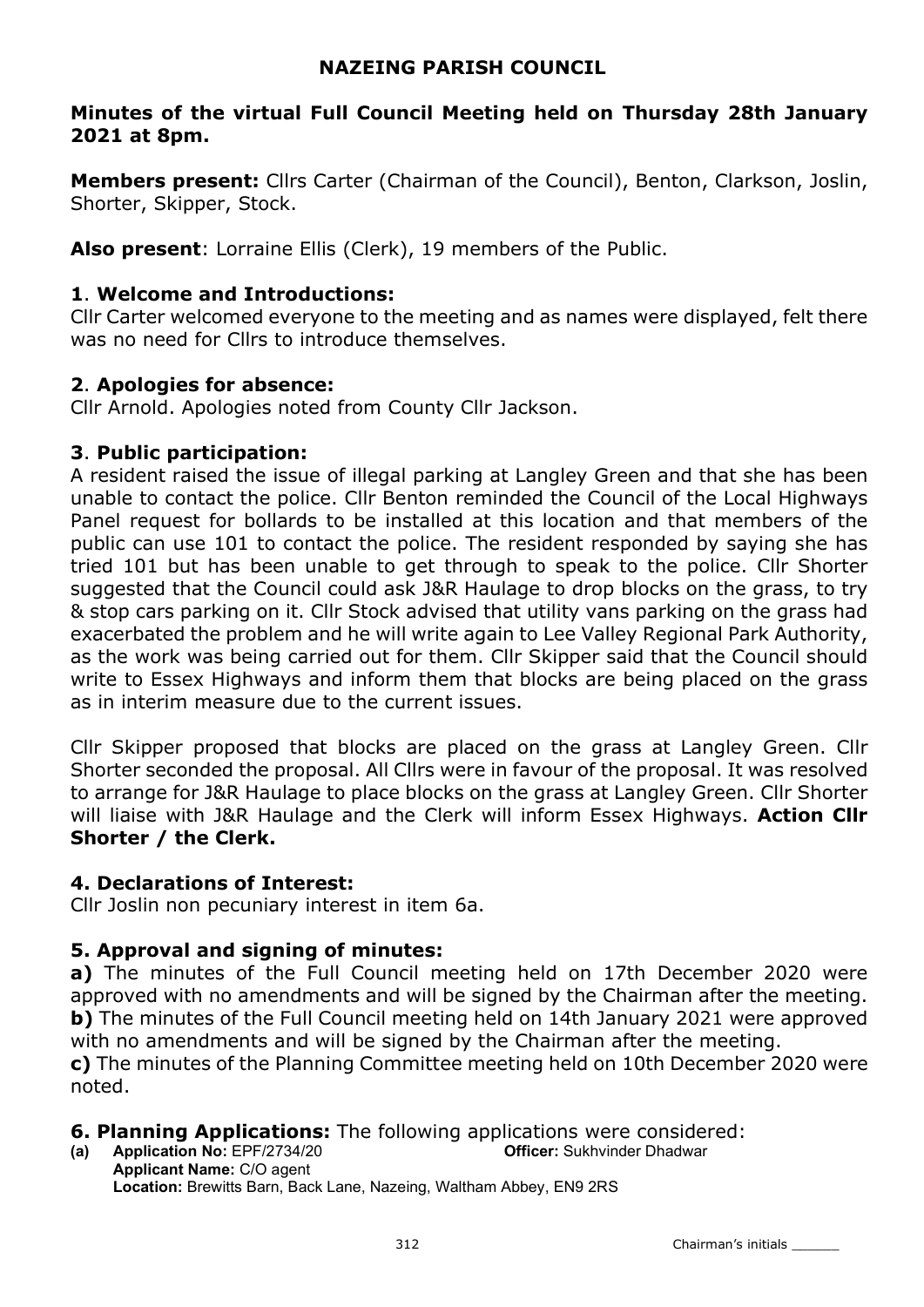Proposal: Change of use of redundant barn to provide no. 4 2-bedroom houses. Provision of associated car parking, cycle storage, waste and refuse storage and landscaping.

It was noted that Cllr Joslin left the meeting for the duration of the discussion on this planning application.

Cllr Clarkson provided an overview and was concerned that there was no documentation for the management of the trees and from looking at the planning documents, it appears the trees will be felled rather than reduced. It was noted that seven residents have sent letters of objection to the Council.

A resident representing the Upper Nazeing Conservation Area raised a number of points. The proposed development is in close proximity to a Grade II listed building. There are problems with the water supply due to old pipework, which Affinity Water are unlikely to upgrade due to the cost, so an increase in homes would only exacerbate the issues. There could be more than two cars per property & no provision for visitors, which could lead to cars being parked on a very narrow lane or on grass verges which is a concern to the safety of other road users. The proposed development overlooks several neighbouring properties and there is concern with light pollution and loss of privacy all within a Conservation Area. She finished by reading from one of the emails, which expressed concern about the proposed development and impact on neighbours and the area.

Cllr Clarkson summarised the concerns from residents and added that there would appear to be light & noise pollution and the design is not in keeping with the area. Cllr Shorter raised a concern of the noise that the proposed development would have on the area and in addition, that it is inappropriate development in the area.

Cllr Benton proposed that the Council object to the development for all the reasons covered during the discussion and that it is not suitable for the area. Cllr Carter second the proposal. All Cllrs voted in favour of the proposal.

#### Resolved – to object to the proposal as

- i) It is in close proximity to a Grade II listed building,
- ii) Impact on the current water supply to homes. There are problems with the water supply due to old pipework, which Affinity Water are unlikely to upgrade due to the cost, so an increase in homes would only exacerbate the issues.
- iii) Concern on insufficient parking provision and the potential impact to other road users, when cars are parked on the narrow lane or grass verges.
- iv) Effect on neighbouring properties, light & noise pollution and loss of privacy. Contrary to Policy DBE2-Effect on Neighbouring Properties.
- v) The design is not in keeping in the area and is inappropriate development in the Conservation Area. Contrary to Policy HC7 – Development within Conservation Areas.
- (b) Application No: EPF/2877/20 Officer: Caroline Brown Applicant Name: Mr Robert Currell Location: Hillview, St Leonards Road, Nazeing, Essex, EN9 2HQ

Proposal: Modifications to S106 agreement on planning permission EPF/1547/18 Clause 7 (Demolition of existing house and the erection of 5 (3, 2 bed and 2, 1 bed) flats. The 3 ground floor flats are to be provided for disabled residents and their families').

Cllr Joslin reminded Cllrs that previously the Council had no objection to the application and that it was supported by Cllr Skipper. Cllr Joslin continued by covering the details of the application.

The applicant's representative explained that the previous application was to remove the Legal Agreement due to mortgage funders requirements. However, following submission of the application, the funder confirmed that a revision of the wording to the Legal Agreement was sufficient for the funders. Unfortunately, the presenting officer did not clarify the details at the committee meeting. Consequently, there is a re-submitted application with the correct information.

Cllr Shorter queried that the details of the plans had not changed and the applicant's representative confirmed this was the case. The applicant's representative also said that all five properties would be constructed to the same standard for disability access.

Cllr Skipper said that the Council should support this application as they had previously and to highlight that there was an error in the manner that the previous application was handled by the District Council. Cllr Shorter seconded the proposal. All Cllrs voted in favour of the proposal.

Resolved – to support the application because the development is providing much needed disabled accommodation. In addition, the Council is concerned that an error was made in the manner that the previous application was handled by the District Council and the Council look forward to receiving your comments in due course.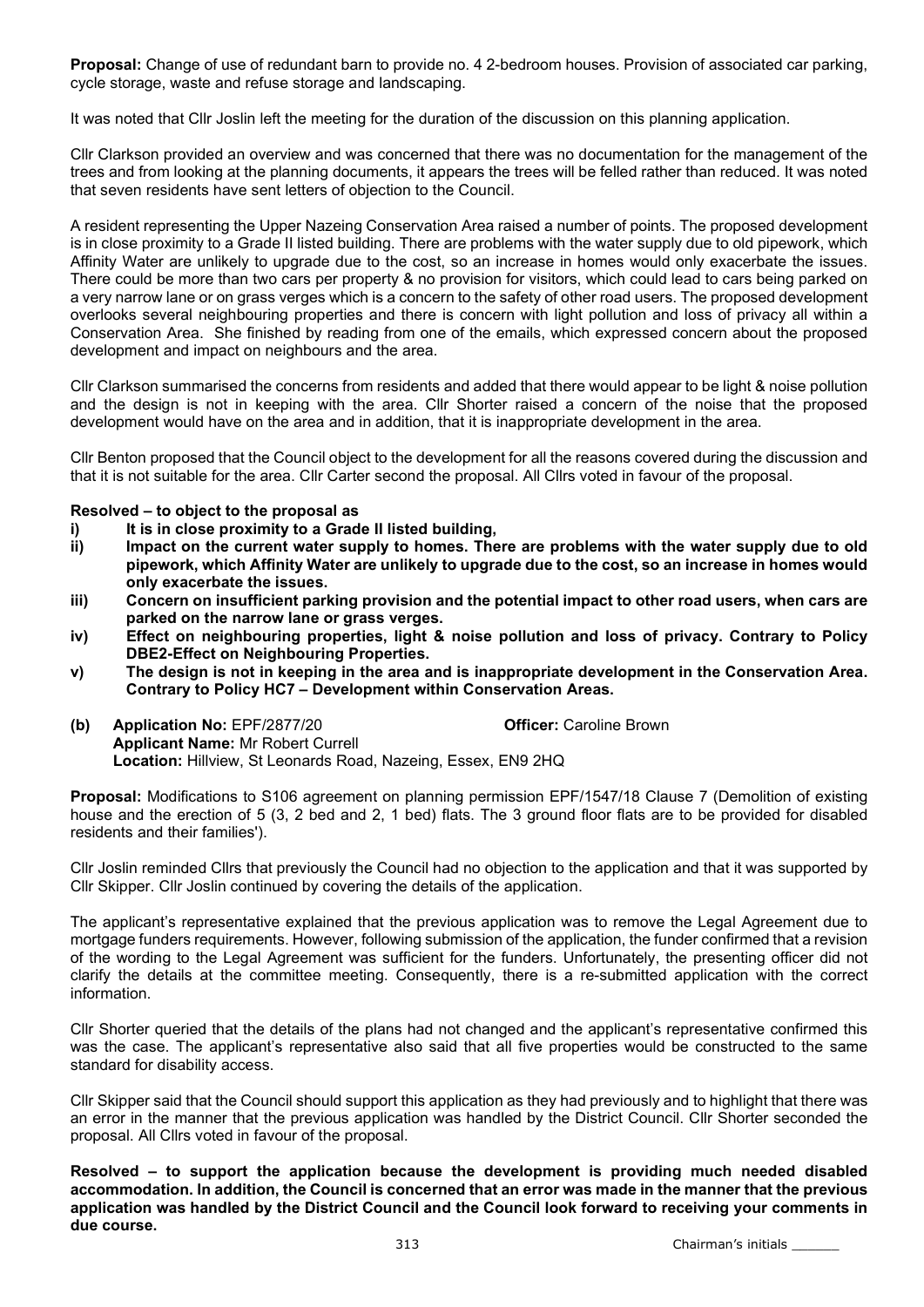#### (c) Application No: EPF/3007/20 Officer: Caroline Brown Applicant Name: Mr Robert Moore Location: St Leonard's Farm (Business Park), St Leonard's Road, Nazeing, EN9 2HG

Proposal: Retrospective planning application for the installation of two gas storage tanks on a concrete pad.

Cllr Joslin advised the Council that the storage tanks were installed in 2019 and that he was concerned that they could be of some danger to neighbouring properties.

Cllr Clarkson proposed no objection provided that the tanks have been installed correctly. Cllr Stock seconded the proposal. Six Cllrs voted in favour of the proposal and it was noted that one Cllr abstained.

#### Resolved – no objection provided that the tanks have been installed correctly.

(d) Application No: EPF/3036/20 **Officer:** Marie-Claire Tovey Applicant Name: Mr Bolton Location: 4 The Heights, Bumbles Green Lane, Nazeing, Waltham Abbey, EN9 2SG

Proposal: Proposed first floor extension, single storey infill extension and associated outbuildings.

Cllr Joslin informed the Council that the landscape team (trees and landscape) has a holding objection on this application, he covered the reasons (visual aspect) and stated that tree reports are required to support the proposal.

Cllr Benton said that there is a limited number of properties in the close, which are all bungalows. This development would be the only one with a second floor and believes it is out of keeping with the neighbouring properties. Cllr Shorter stated that it looks like it is an amazing development, with energy efficient designs and that the tree issue could be covered with a condition. Cllr Clarkson agreed that it looks very energy efficient and a modern design. Cllr Skipper also agreed with previous comments by Cllr Shorter.

Cllr Shorter proposed that the Council should support the application as it is an energy efficient design and this is the future of developments and to include a condition to cover tree & footpath issue. Cllr Carter seconded the proposal. Six Cllrs voted in favour of the proposal and it was noted that one Cllr abstained.

Resolved – to support the application as it is an energy efficient design and this is the future of developments and if permission is granted, a condition is included to cover the trees & footpath issues.

# 7. Pre-Application from Essex County Council (ECC):

The following pre-application advice request from ECC was considered. Application No: CC/EPF/04/21/PRE

Proposal: Demolition of 2no. existing temporary classbases. The construction of a single storey building to accommodate 2no. classrooms and ancillary accommodation. The provision of a new Multi-Use Play Area (MUPA). The provision of a temporary construction access road.

Location: Nazeing Primary School, Hyde Mead, Nazeing, Waltham Abbey EN9 2HS

Cllr Joslin reminded the Council of the previous application which was for temporary porta cabins & Council said that it should be permanent buildings. Cllr Joslin also covered some of the pre-application details. A Governor of the school advised that the application is to replace the porta cabins, which are 20/25 years old, that it is for the nursery year group and that the intention was to expand to a 2-class entry but ECC had said "No" based on the forecast of numbers, so this is to replace the temporary porta cabins. Cllr Shorter queried number of pupils and was advised that it is still 45 pupils based on expected demand i.e. no increase.

Cllr Shorter proposed that the Council should support the application as the pupils should have permanent class rooms. Cllr Skipper seconded the proposal. All Cllrs voted in favour of the proposal. It was resolved to support the application as the pupils should have permanent class rooms.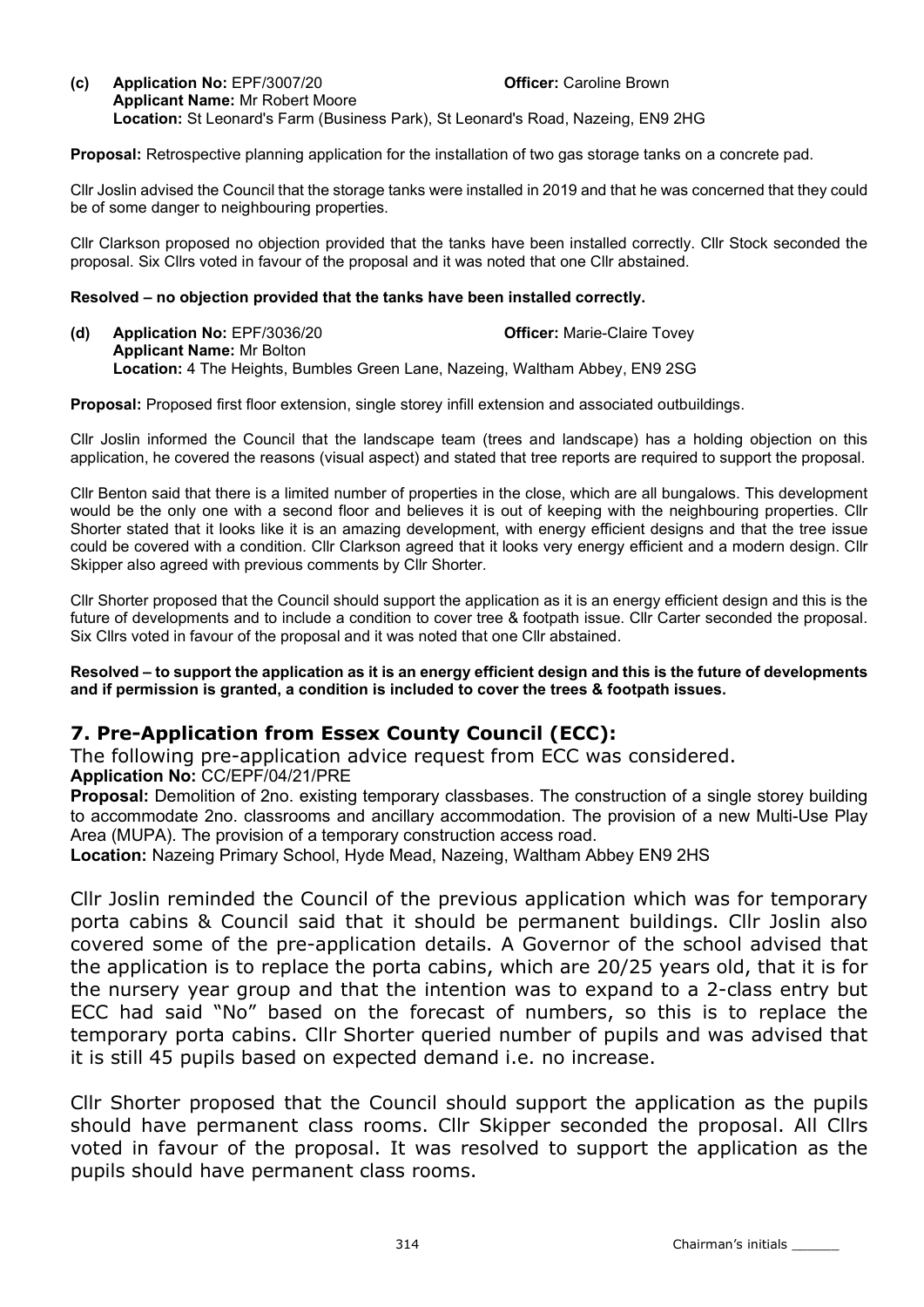# 8. Planning Application EPF/3471/17.

Site: Land rear of Oakley Hall, Hoe Lane Proposal: Demolition of derelict glasshouse and sundry structures, erection of 50 bed care home.

Cllr Joslin proposed that

- i) A request is made to Rt. Hon. Robert Halfon MP, District Cllrs Bassett & Knight, County Cllr Jackson, asking that they write in to the District Development Management Committee (DDMC) to further support the application at this meeting.
- ii) To ask one of the District Cllrs to formally support the application when it goes before DDMC.
- iii) Letters to be sent to these elected representatives thanking them for their support to date.

Cllr Clarkson seconded the proposal. All Cllrs voted in favour of the proposal. It was resolved to action the above proposal accordingly.

# 9. Financial Matters:

a) The revised Financial Summary for December 2020 (to include payments after it was issued) was approved and will be signed by the Chairman after the meeting.

b) Cllr Clarkson advised of a typo on one of the payment narratives on the Financial Summary for January. This will be corrected & re-circulated.

It was resolved to authorise:

i) Payments totalling £4,806.30

ii) Transfer of £7,000 between bank accounts.

The Financial Summary for January 2021 was approved and will be signed by the Chairman after the meeting. It was noted that Cllrs Carter & Stock (both authorised signatories on the bank account) will set up & approve direct credits this month. Action Cllrs Carter & Stock.

# c) Clerks & Councils Direct publication. Cllr carter proposed to renew the subscription for 12 months at a cost of £12 per annum to obtain six issues of the publication for Councillors. Cllr Clarkson seconded the proposal. All Cllrs voted in favour of the proposal. It was resolved to action the above proposal accordingly.

d) Review of charges for football pitch hire. Cllr Skipper believes the charges should be reviewed. Cllr Clarkson informed the Council that based on what he has paid for pitch hire, Nazeing Youth Football Club are charged an extremely low price for their usage & the charges should be reviewed. Cllr Carter proposed no change to the charges for football pitch hire for the current season and to review the charges for the new 2021/22 season. Cllr Skipper seconded the proposal. Six Cllrs voted in favour of the proposal. It was noted that one Cllr had connection issues. It was resolved no change for football pitch hire for the current season and to review the charges for the new 2021/22 season.

# 10. Clerks Report.

Report circulated before the meeting. Cllr Clarkson raised the item of the outstanding Investment Strategy document and that this needs to be actioned soon. It was agreed that Cllr Carter and the Clerk would produce a draft document. Action Cllr Carter & the Clerk.

# 11. Amenity Matters:

a) Installing 'smiley' Vehicle Activated Signs (VAS) for roads in Nazeing.

Cllr Stock has been trying to contact Essex Highways (EH) about the possibility of installing 'smiley' VAS for roads in Nazeing but without success. He consequently approached District Cllr Bassett and has circulated his response, which included advice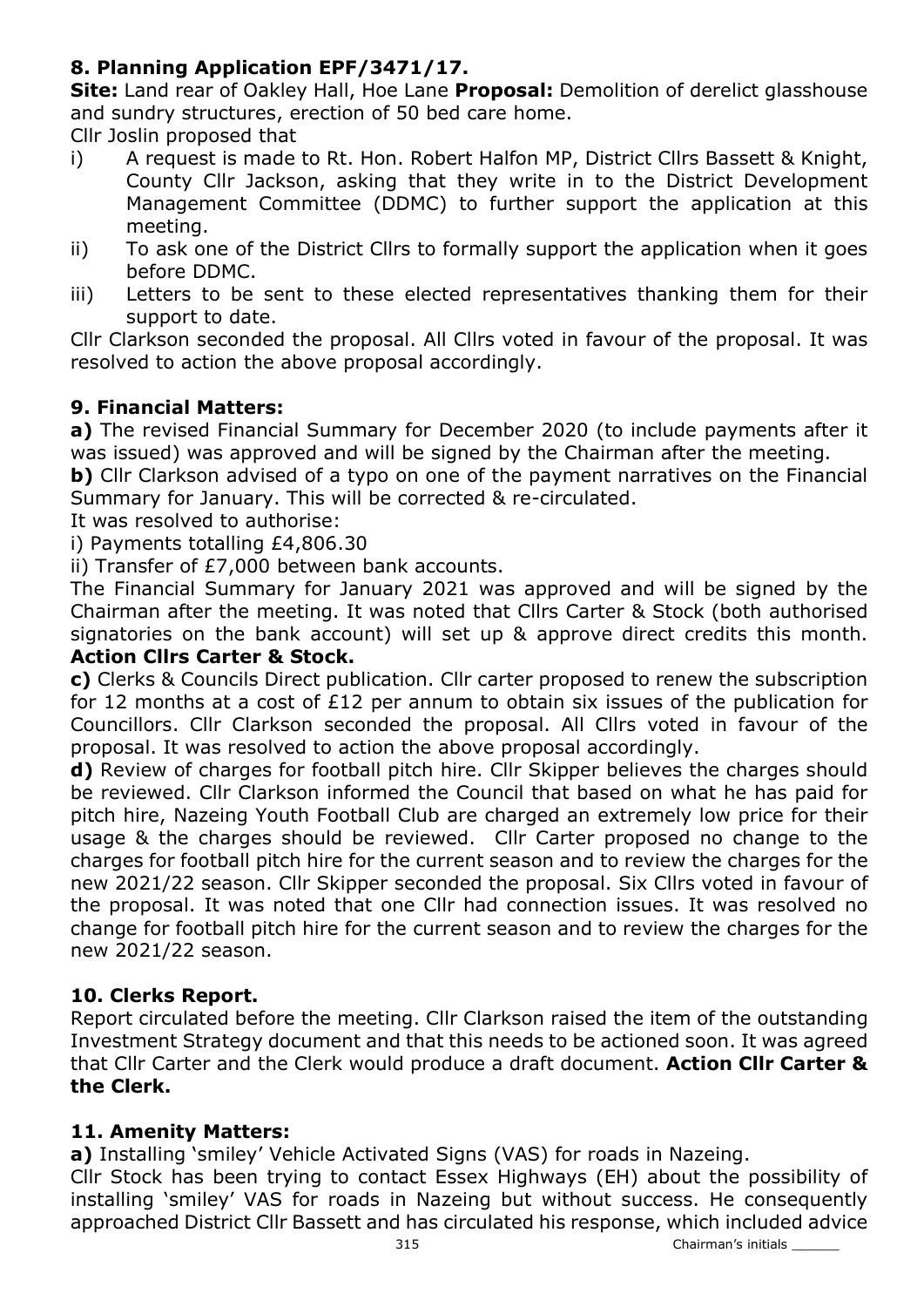as to where to put the signs. Cllr Clarkson reminded the Council that a Local Highways Panel (LHP) request has already been submitted to EH. Cllr Benton informed the Council of the speed watch initiative and commented that there is speeding on Middle Street and Hoe Lane.

Cllr Stock then asked how he should proceed, should he continue trying to contact EH? Cllr Shorter advised that the Council could request a traffic management survey and then ask County Cllr Jackson / Essex County Council to look at traffic calming. Cllr Joslin reminded the Council of the recent traffic accident at Bumbles Green and the resulting fatality.

It was noted that a resident interrupted the meeting, insisting that she had some information on this item. Cllr Carter advised the resident that she had had the opportunity to speak under public participation item & chose not to. If she wished, she could forward any information relating to this item to the Clerk after the meeting. It was also pointed out that there were several items still to be discussed on the agenda, so time was limited for each item.

b) Letter from resident regarding assistance with illegal parking in Langley Green.

Cllr Carter advised that as this item had already been discussed earlier, there was no need to cover it again.

c) Request from owner of Broadley Garage Bumbles Green, regarding the use of the Leisure Centre car park to take photos of cars.

It was agreed to defer the item, as the owner of Broadley Garage had not joined the meeting.

# 12. Clayton Court.

Cllr Joslin informed the Council that one house has been sold & completed, for a figure of c.£400,000, with another three houses due to complete at the beginning of February. This means that the debt will be cleared shortly. Cllr Clarkson proposed a vote of thanks for Cllr Joslin for all the work he has undertaken with the project and Cllr Skipper proposed a vote of thanks for Cllr Shorter for all the time he has given during the construction of the properties.

# 13. Leisure Centre.

Cllr Carter suggested a working group is formed, to consider the future arrangements for the site. Cllr Shorter was hoping that one resident in particular would be interested, as he has already been asking about the Council's plans. Cllr Skipper would like members of the public to be involved in the working group, so that the Council can move forward. Cllr Shorter believes the Council needs to establish what the requirements are for the site. Cllr Skipper suggested that one of the district Cllrs is asked to join the working group.

Cllr Carter proposed that the Council form a working group, to consider the future arrangements for the site. Cllr Stock seconded the proposal. All Cllrs voted in favour of the proposal. It was resolved to form a working group, to consider the future arrangements for the Leisure Centre site. Cllr Carter will discuss attendees with Cllr Joslin and an invitation for the meeting will be issued accordingly. Action Cllrs Carter & Joslin & the Clerk.

# 14. Reports from Councillors who have attended other meetings/events.

Cllr Stock attended Day 2 of Cllr training on 14/01/2021.